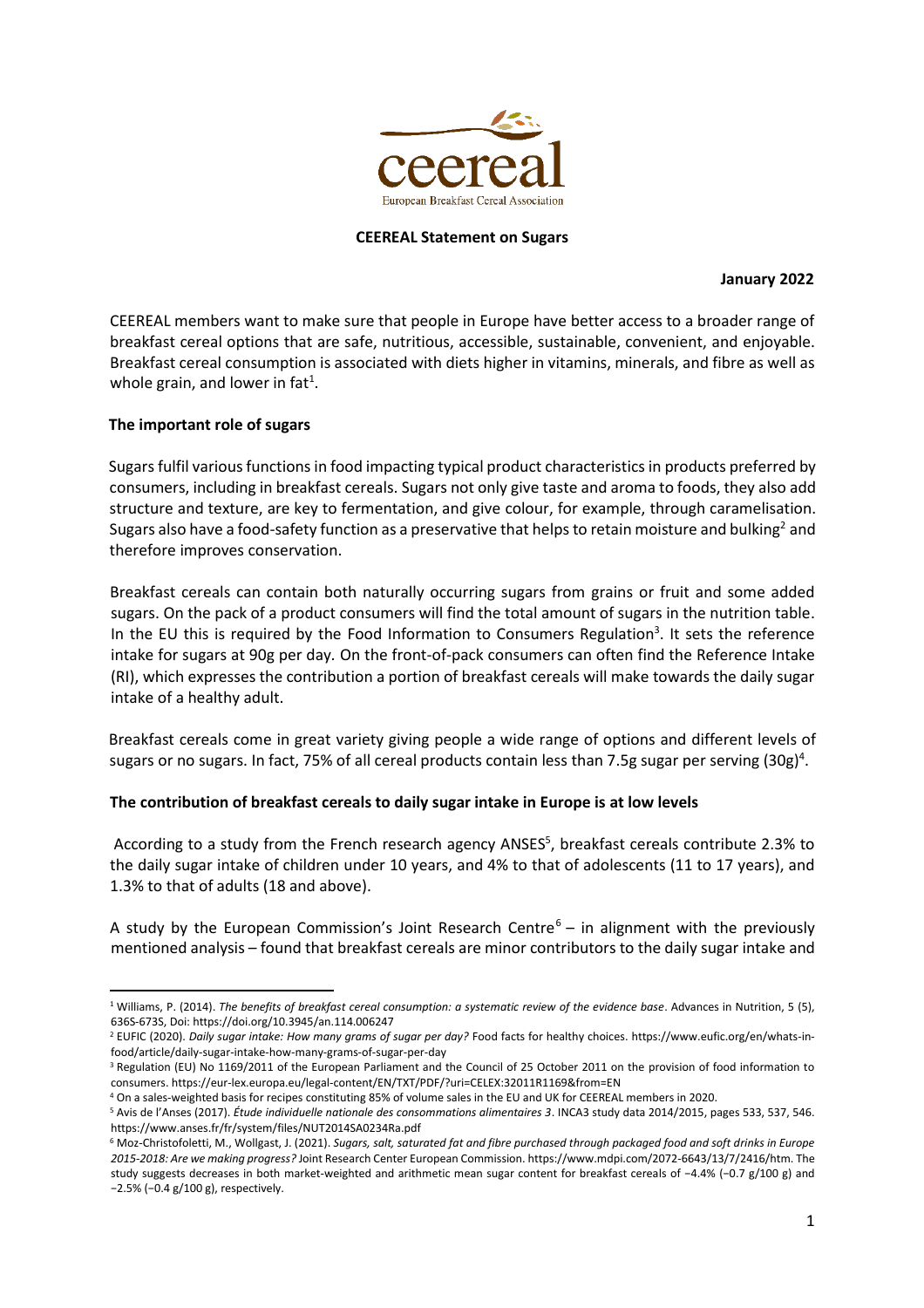are one of the few categories that have shown improvements in their nutritional content by reducing sugar by 4.4% from 2015-2018.

In EFSA's draft opinion on dietary sugars<sup>7</sup>, breakfast cereals are not mentioned among the food groups that contribute the most to the intake of added and free sugars. Nevertheless, breakfast cereal manufacturers continue reformulating and reducing sugars in their products while ensuring that those who consume breakfast cereals in the morning can enjoy them without compromising on taste.

# **CEEREAL members have reduced sugar by 10.2% between 2015 and 2020 and commit to further efforts**

Between 2015 and 2020, CEEREAL members have reduced sugars in breakfast cereals by 10.2% on a sales-weighted basis<sup>8</sup>. In their From Seed to Spoon manifesto<sup>9</sup>, CEEREAL members commit to further improving the nutritional value of breakfast cereals, including by working on reformulation and innovation to offer healthier and tasty options for people. They will also make it easier for people to identify these products and understand their benefits.

Also, under the EU's new Farm to Fork Code of Conduct<sup>10</sup>, companies, including various CEEREAL members, have committed on an individual level $11$  to further work on reformulation.

National associations, on behalf of breakfast cereal manufacturers, have committed to further reducing sugars across the category. Most of these targets have either already been met or, where targets are in the future, they are making significant progress towards achieving them. Also, as part of the wide range of cereals on offer, manufacturers have developed products that are either low in sugars or have no added sugars, for example oats.

## **The right policy framework is crucial to speed up these efforts**

It is important to take a holistic approach towards achieving the overall common goal to provide people with safe, nutritious, and sustainable food products. An enabling framework is crucial to help facilitate ongoing efforts. Such a framework, would, for example, review and extend the currently restrictive permitted uses of sweeteners to allow a broader use across the category. In addition, it would include a review of the sugar reduction claims framework to make it possible for companies to communicate small but nonetheless significant changes. Right now, companies can only make claim on sugar reduction if the reduction made was 30% or above versus the market average. If lower, they would not be allowed to do so even though significant progress had been achieved.

In Switzerland, the government allows sugar reduction claims even if the threshold of 30% is not reached provided that the reduction is not compensated by ingredients that add a sweet taste, the

<sup>7</sup> European Food Safety Authority (2021). *Safety of dietary sugars: draft opinion open for public consultation*. <https://www.efsa.europa.eu/en/news/safety-dietary-sugars-draft-opinion-open-public-consultation>

<sup>8</sup> On a sales-weighted basis for recipes constituting 85% of volume sales in the EU and UK for CEEREAL members in 2015 and 2020. The difference between CEEREAL and JRC data can be explained by the different time period of data sampling, product categories and classification of Euromonitor data. Also, JRC data is weighted for market share data, whereas CEEREAL data is an estimate on sales volumes (sell in, not sell out).

<sup>9</sup> From Seed to Spoon (2021). *The contribution of breakfast cereals to achieving balanced diets and sustainability food systems*. <https://www.from-seed-to-spoon.info/>

<sup>10</sup> European Commission (2021). *EU Code of Conduct on Responsible Food Business and Marketing Practices*. https://ec.europa.eu/food/system/files/2021-06/f2f\_sfpd\_coc\_final\_en.pdf

<sup>11</sup> European Commission (2021). *Pledges to the Code of Conduct for Responsible Food Business and Marketing Practices*. Food Safety. https://ec.europa.eu/food/horizontal-topics/farm-fork-strategy/sustainable-food-processing/code-conduct/individual-pledges\_en